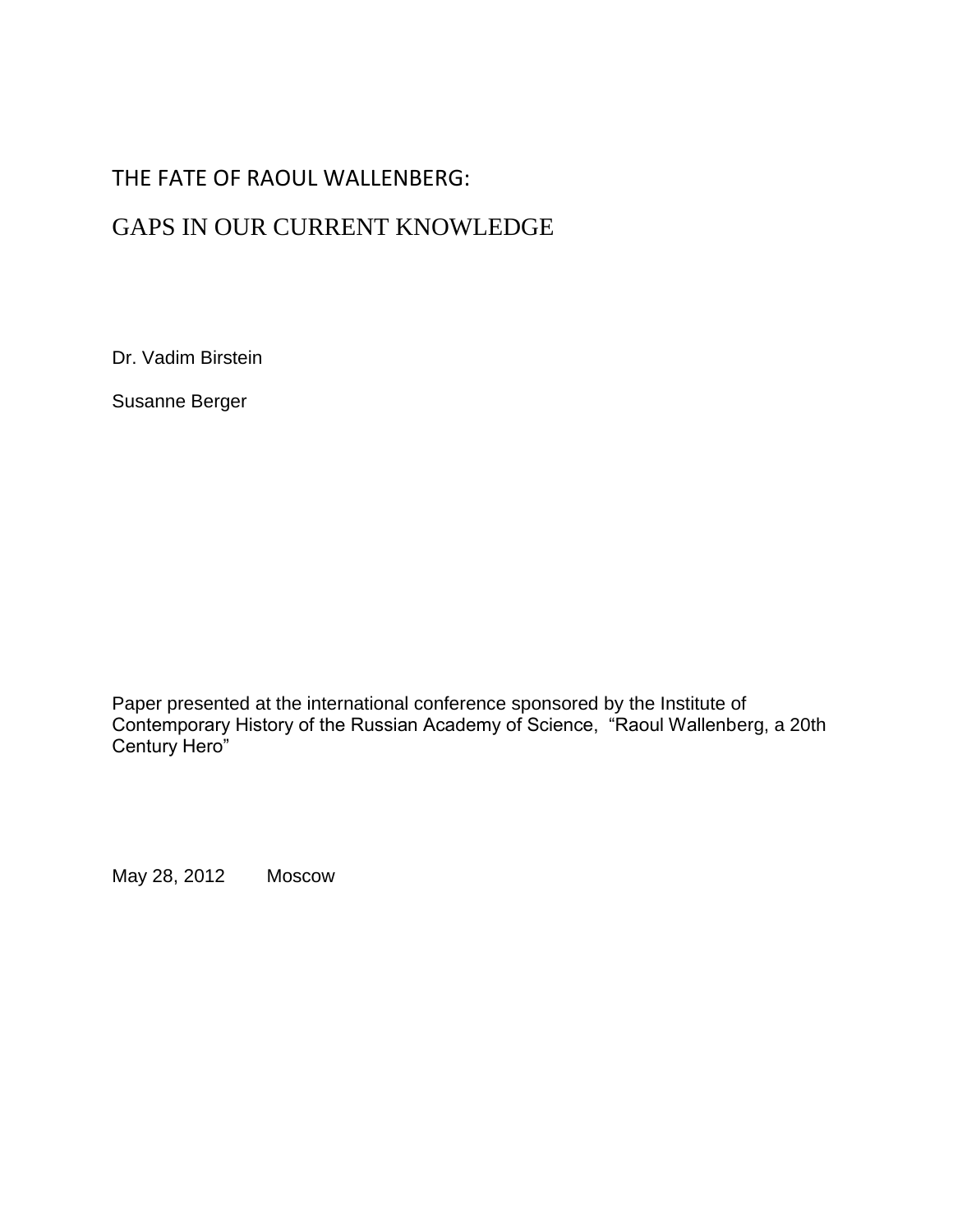

Raoul Wallenberg's photo on a visa application he filed in June 1943 with the Hungarian Legation, Stockholm; courtesy of the Hungarian National Archives, Budapest.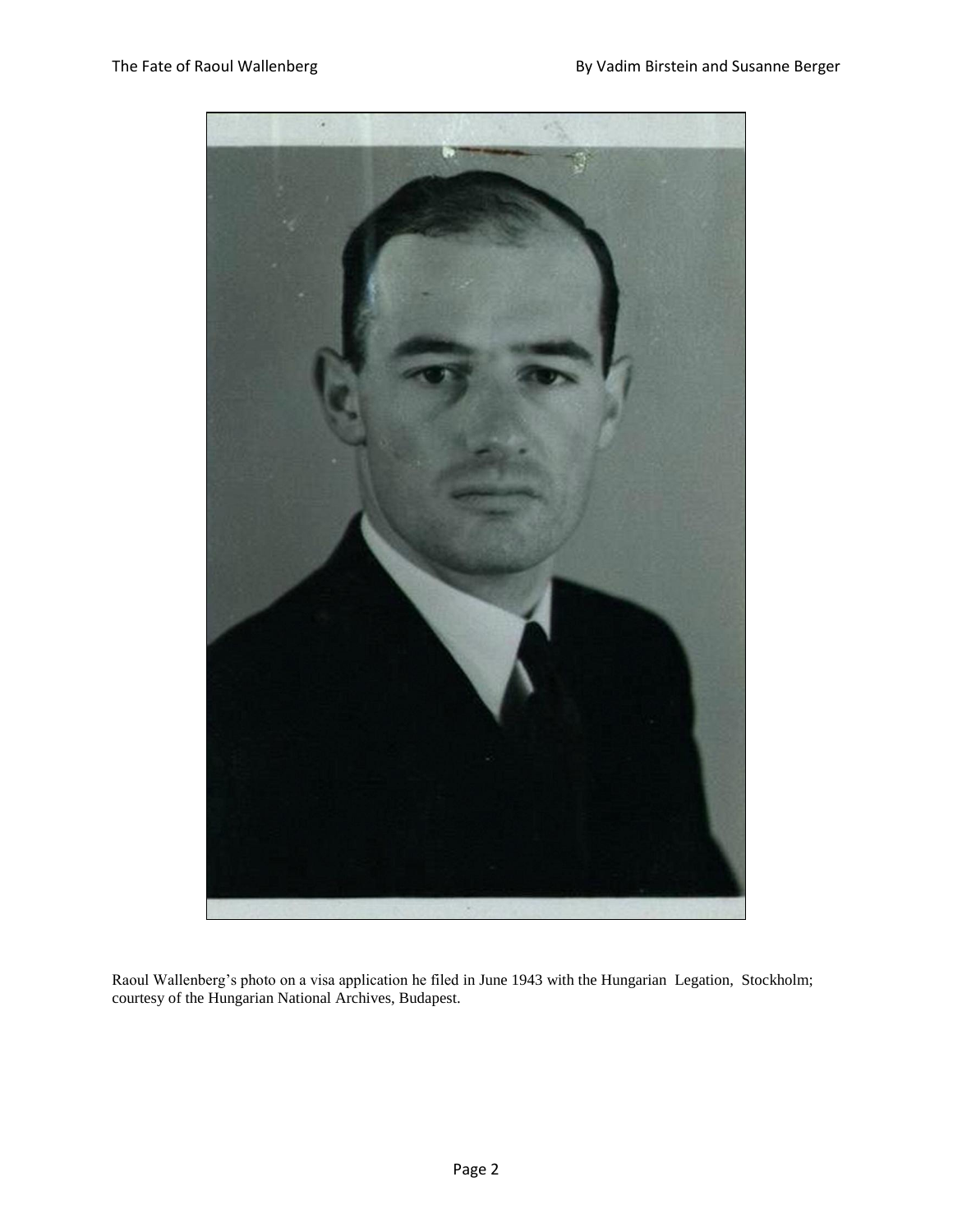The story of Raoul Wallenberg, the Swedish businessman who went to Hungary in 1944 to rescue the Jews of Budapest, bears all the hallmarks of a Greek tragedy: young and idealistic, he fought one totalitarian regime (Nazism) only to fall victim to another (Stalinism). His case seamlessly links the two defining events of the 20th Century, the Holocaust and the Cold War. The full circumstances of his fate after July 23, 1947 the last confirmed date of his presence in the Soviet prison system — have never been established and the search for him continues.

The date July 23, 1947 was established as a result of a series of inquiries we put to the FSB Central Archive. For a while, the FSB archivists kindly responded to many of our questions, but some important requests have remain unanswered. Other critical gaps exist in the materials provided by the Russian side during the official search for Raoul Wallenberg by the Swedish-Russian working group in 1991-2001. In fact, several important archives were not even touched. Below we summarize some of these gaps that, in our opinion, are relevant to the investigation of the case. Without filling these archival gaps, the questions why Wallenberg was arrested and what happened to him after July 23, 1947 will remain unanswered.

## **I. FSB Archival Materials**

During the last four years, we have been focusing our requests on documentation that can reasonably serve to advance the still unsolved question of what exactly happened to Raoul Wallenberg in Soviet captivity. This includes questions about his personal background and activities in Hungary which have so far remained unexplored but which could prove helpful for our investigation.

We have requested documentation we know exists in Russian archives, but that for one or another reason we have not been allowed to review.

And wherever possible, we asked for direct access to original documents, not copies. In light of recent disclosures, it is clear that our concern about the edited or censored documentation we have often been restricted to is well founded.

#### **1. Interrogation Registers and Prisoner No. 7**

#### 1) Facts

We have repeatedly asked for full information about the interrogations of prisoners who knew about Raoul Wallenberg and his driver Vilmos Langfelder in two MGB investigation prisons, Lubyanka and Lefortovo, on the night of July 22/23, 1947—an event that is crucial for the case.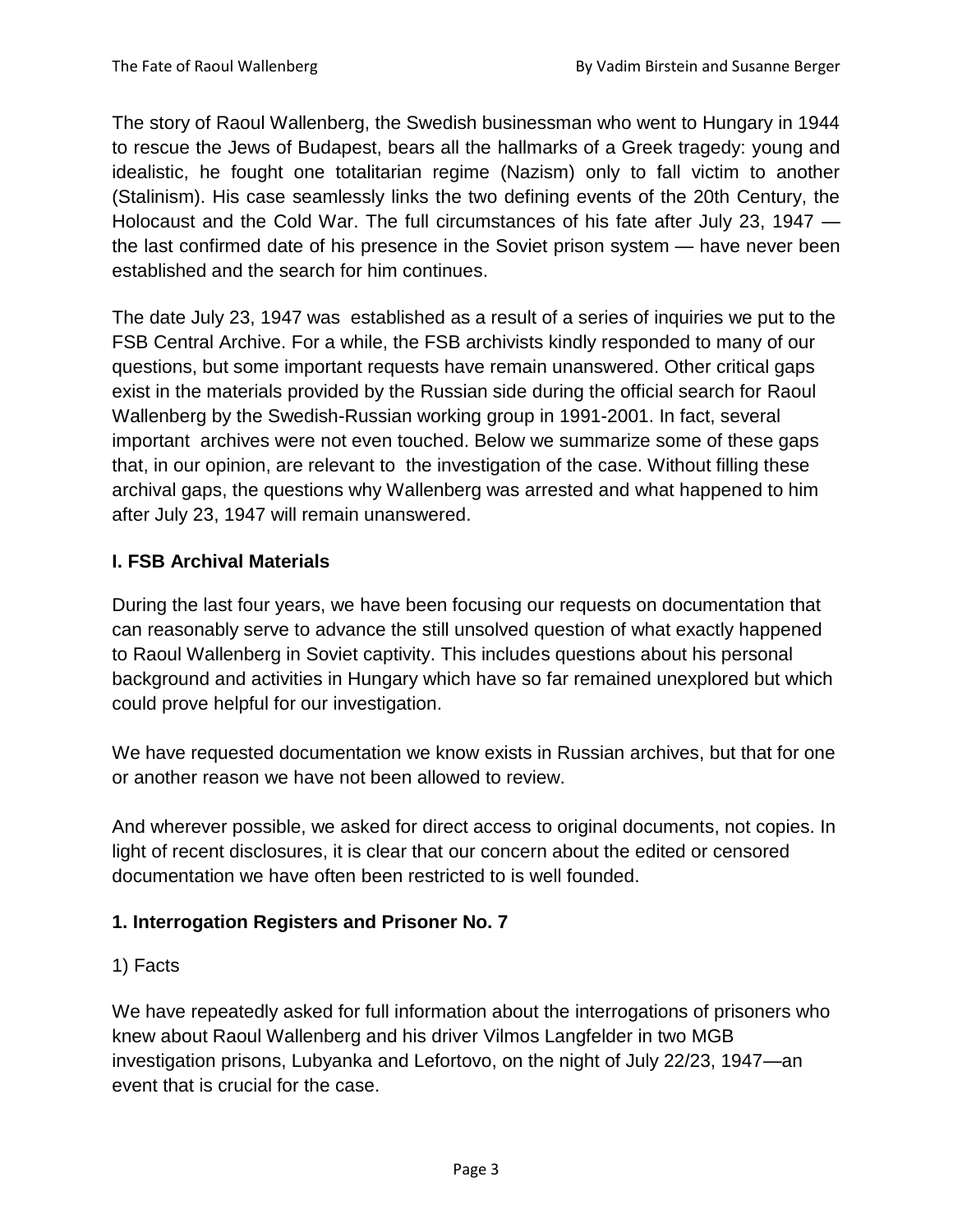

In November 2009, in reply to our request, FSB archivists confirmed the previously known two interrogations for Wallenberg's longterm cellmate Willy Rödel on July 22, 1947. However, surprisingly they also stated that a "Prisoner No. 7" had been part of the special interrogation line-up of prisoners on July 23, 1947 who had direct connection with the Wallenberg case and who were all questioned during that fateful night.

In fact, it was Russian officials who came to the conclusion that "Prisoner No. 7" in "great likelihood" is identical with Raoul Wallenberg. They based their conclusion on circumstantial evidence, especially the fact that both "Prisoner No. 7" and Willy Rödel were questioned on July 22, 1947, thereby

excluding the possibility that "Prisoner No. 7" could be identical with Rödel. If confirmed, this finding would constitute the first ever proof that Raoul Wallenberg was alive six days after the official Soviet claim of his death on July 17, 1947 in Lubyanka Prison.

FSB officials released only a censored copy of the Lubyanka interrogation registers for July 22 and 23, 1947, showing the names of just two prisoners: Langfelder and Sandor Katona, a Hungarian citizen arrested in September 1944 in Sofia. Katona appears to have been Langfelder's cellmate.

Our requests for clarification and further information about "Prisoner No. 7" have so far remained unanswered. Two letters written by Swedish Ambassador Tomas Bertelman to the FSB archives from December 2009 and March 2011 have also received no response.

We have repeatedly requested full page, uncensored copies of all prison register pages from Lubyanka and Lefortovo prisons mentioning Wallenberg/Langfelder as well as "Prisoner No. 7". These requests so far have not been met. In response to this failure,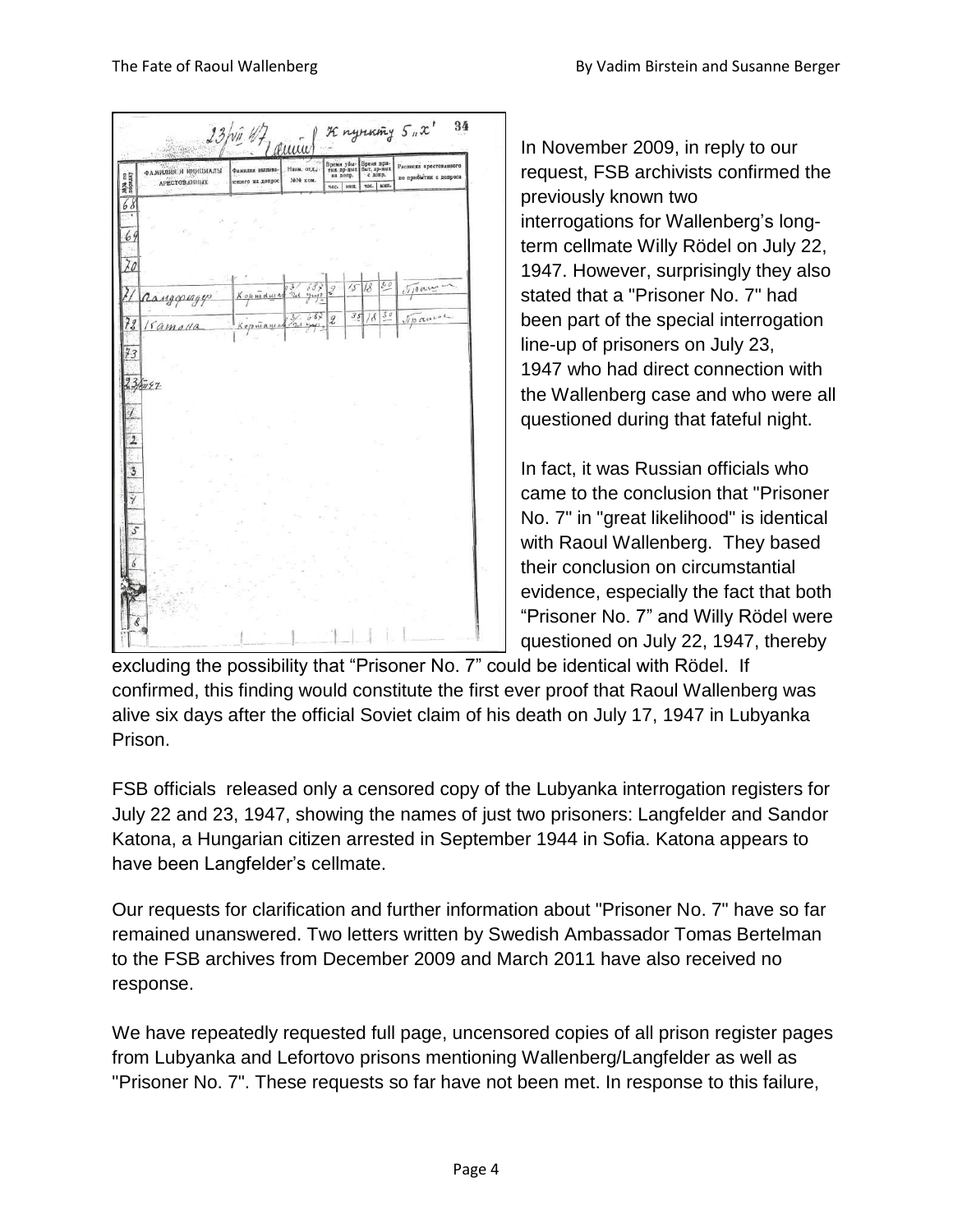we have asked the Swedish Foreign Ministry to take up this issue in an official way with Russian authorities. So far, no formal answer to these inquiries has been received.

Another "Prisoner No. 7", who is noted in the Lubyanka Prison Interrogation register in April 1945, was identified in 2001 by a member of the FSB administration and a member of the Swedish-Russian working group, Colonel Konstantin Vinogradov, as "a Russian citizen". This "Prisoner No. 7" was called to an interrogation on the same day as Wallenberg and could therefore clearly not be identical with him. FSB archivists claim that the identification of this prisoner was made on the basis of entries in the Lubyanka Prison Register. This is not possible, since the registries contain no information about a prisoner's citizenship. We are still waiting for information how Colonel Vinogradov identified the citizenship of that prisoner and if this methodology can be applied also to the "Prisoner No. 7" from 1947.

Our request for a disclosure of the procedure of providing a MGB prisoner under investigation with a number remained unanswered. It is unclear if the FSB still possesses old instructions for the investigation process. However, in 1991 when the Swedish-Russian working group started its activity, a lot of old SMERSH/MGB investigators (Daniil Kopelyansky, Boris Solovov, Pavel Grishaev, Nikolai Mesyatsev among others) were still alive and could release such information.

In May 2012, the FSB archivists stated that "there is no way for confirming or denying the fact that Wallenberg was the so-called 'numbered prisoner', i.e., 'Prisoner No. 7', on the basis of documents." Therefore, the whole issue of "Prisoner No. 7"— if this was Raoul Wallenberg and if he was alive after July 17, 1947— remains unsolved and, according to the FSB, cannot be solved.

2) The Mystery of the Word "Proshel"

There is also a strange detail in the released censored page. Instead of personal signatures of prisoners in the last column that, according to the rules, should have been in the last column, one can see what looks like a signature, like "Proshin", or a Russian word that could be interpreted as "Proshel" meaning "Went through." The FSB archivists insist on the last interpretation, but refuse to show the original or make a copy of the full page. Our request to provide us with copies of other examples of records with the same word "Proshel" to illustrate that such a form of registration existed was rejected so far. FSB archivists confirmed that the entry for "Prisoner Nr. 7" for July 23, 1947 is also signed the same way, but did not provide a copy of the entry.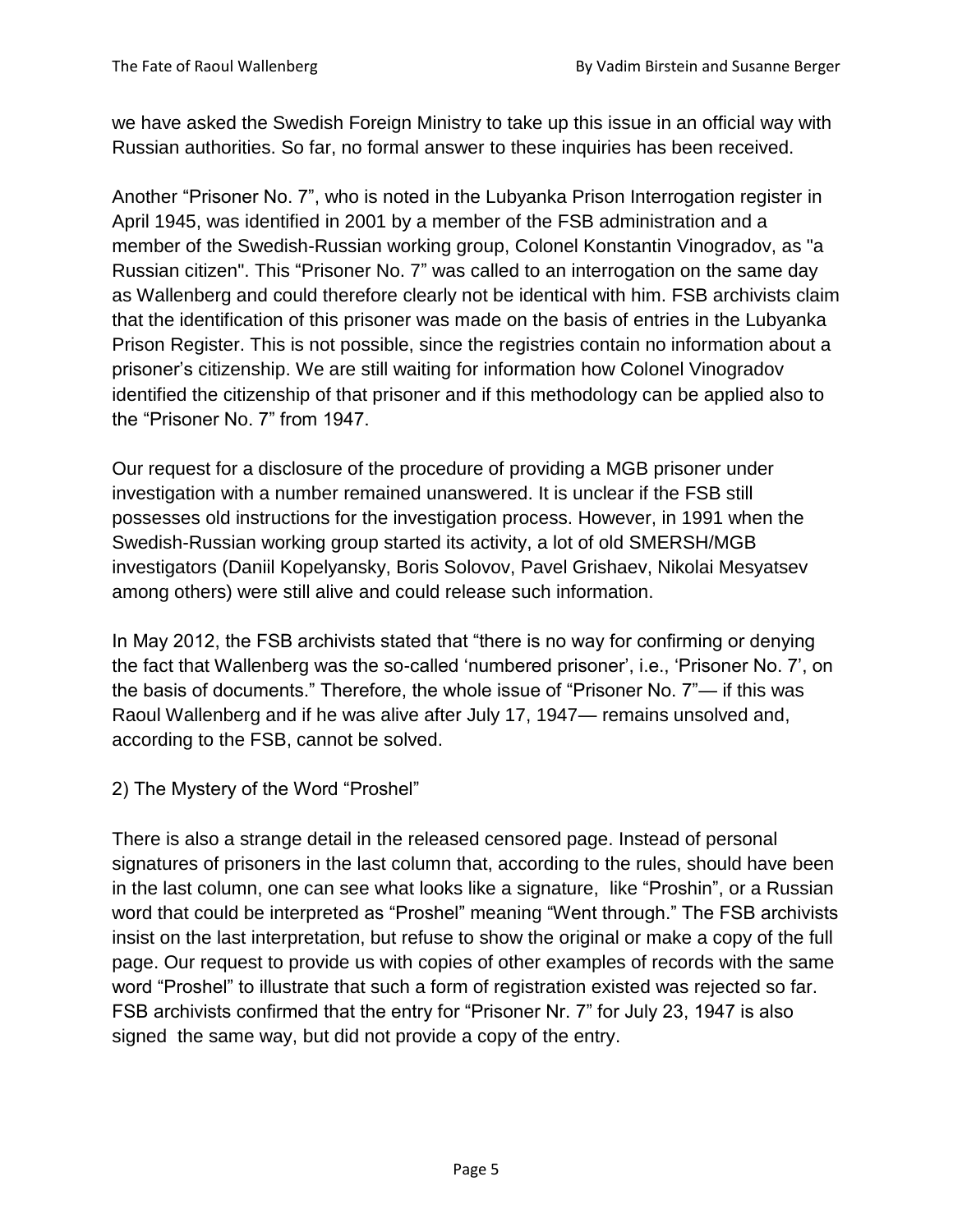In the last answer to us in May 2012 the FSB stated that the release of copies of pages from the register, "where in the column 'signing of the arrestee after coming from an interrogation' there is a note 'proshel' for third persons is not stipulated by the Russian legislation." Regrettably, the archivists did not clarify this phrase and what law they meant. This answer closes an opportunity to independently inspect and verify FSB information about the lists of the arrestees interrogated during both nights of July 22 and July 23, 1947, which is of central importance for the Wallenberg case.

If the word is, in fact, "proshel" (went through), it apparently indicates that the prisoners at this time were still alive. According to entries in the Lubyanka register of prisoner possessions, Langfelder claimed his personal belongings the day after the July 23, 1947 interrogation, suggesting that he was about to leave Lubyanka prison. It has been impossible to confirm if Raoul Wallenberg and Katona did the same.

Our repeated requests to make uncensored copies of the records also for the previous evening, July 22, 1947 in both prisons, Lefortovo and Lubyanka and to show us original records were denied.

Therefore, so far it remains unclear from where FSB officials obtained the information about Prisoner No. 7 and his interrogations on July 22 and July 23 in Lubyanka prison.

The release of this crucial piece of information — whether contained in the Lubyanka Prison register or in another source — nearly twenty years after the Swedish-Russian Working Group began its official work raises many important questions. It suggests that Russian officials chose to intentionally withhold this detail from the Swedish members of the Working Group in 1991. The reasons for this decision need to be examined further.

#### 3) Consequences

If "Prisoner No. 7" is indeed listed on the page for July 23, 1947, it emphasizes the fact that Russian censorship of records is not innocuous or designed primarily to protect arcane secrecy/privacy rules, but instead serves to prevent investigators to learn key facts in the Wallenberg case. By implication, all other censorship we have encountered during and after the work of the Working Group must be viewed and reexamined in this light.

It raises especially interesting questions about the letter written by Minister of State Security Viktor Abakumov to Foreign Minister Vyacheslav Molotov on July 17, 1947, the content of which has never been released. Researchers now have to wonder whether the letter is truly missing or has been intentionally withheld because its contents do not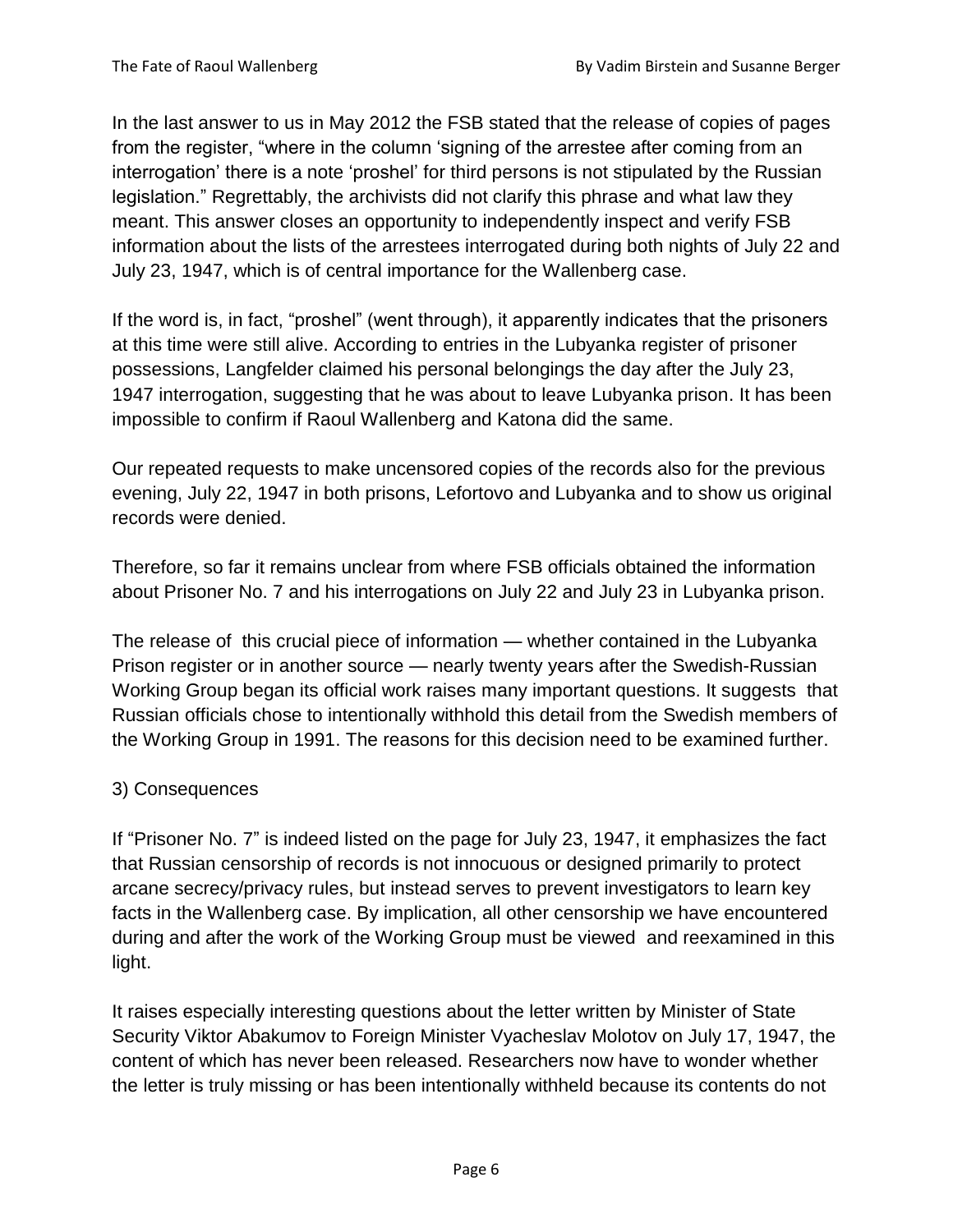reflect the official version provided by Soviet and Russian authorities about what happened to Raoul Wallenberg, namely that he died on July 17, 1947? If he was alive six days later, Abakumov could not have reported Raoul Wallenberg's death on July 17, 1947.

A similar problem arises with the letter of a certain Shiryagin from Ukraine who wrote to the Soviet Ministry of Foreign Affairs (MID) in 1953. In the letter he stated that he had important information about the Swedish diplomat Raoul Wallenberg. Mikhail Gribanov, at the time head of the 3<sup>rd</sup> Department of MID, forwarded the letter to the KGB officials with a request to ensure that Shiryagin stop talking about Wallenberg, so that Swedish officials would not hear about the matter. The Swedish-Russian Working Group tried hard to locate both Shiryagin and his letter but was unsuccessful.

The question of what happened to Raoul Wallenberg remains currently unsolved. He may have been murdered in July 1947 or shortly afterwards. However, there is still the possibility that he could have remained under investigation for some time in MGB investigation prisons in Moscow. It also is possible that he was eventually sentenced and sent away from Moscow. If a free access to Moscow prison registers of arrivals and departures of prisoners was available to independent researchers, all these questions would have been possibly solved long time ago.

#### 4) Additional Data That Need Clarification

The 2001 report of the Russian part of the Working Group (available at [www.regeringen.se](http://www.regeringen.se/) and [www.mid.ru](http://www.mid.ru/) ) contains a statement by the former KGB official Colonel A. V. Bachurin, who headed the KGB press bureau in the 1960's. At some point — apparently around 1956, the time of the preparation of the Andrei Gromyko Memorandum of 1957 — Bachurin was involved in writing a KGB reply to one of the Russian Foreign Ministry's inquiries about the cause of Wallenberg's death.

Bachurin claimed that "the [KGB] leadership at the time did not want to tell the real cause of death of the Swedish diplomat." This statement implies that the KGB at the time had knowledge of Wallenberg's death as well as how he died. However, the comment needs to be checked further. In what context and to whom was this statement made? Did Bachurin have full knowledge of the Raoul Wallenberg case? Did Bachurin's KGB colleagues reveal how Wallenberg died and when? And if so, is this knowledge persevered today?

#### **2. Medical Records**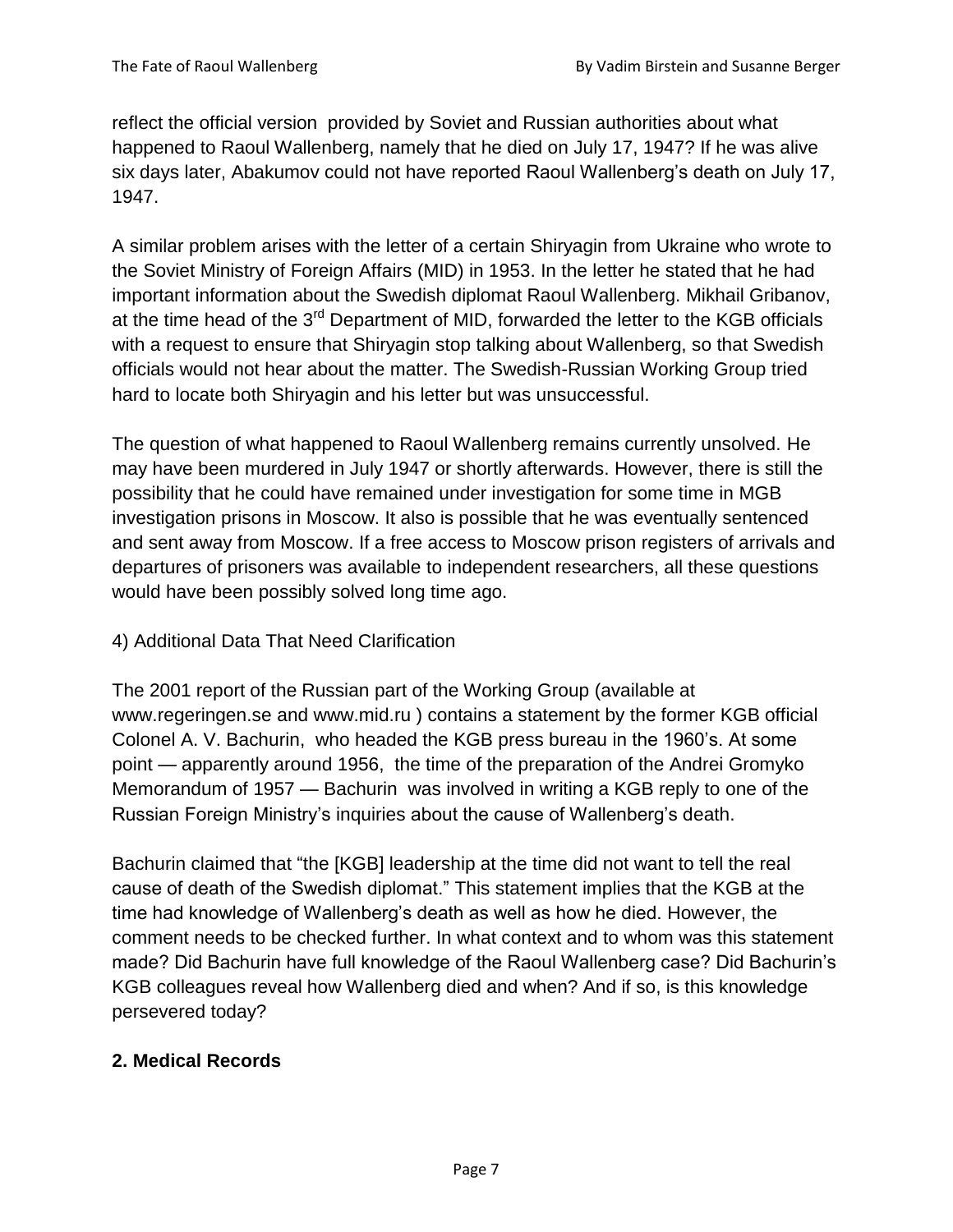During a press conference in January 2001, Colonel Vinogradov cited a reference to a medical registry that supposedly showed that Raoul Wallenberg had asked for medical assistence once, when he requested an appointment with a dentist. The actual register entry has never been presented by the FSB despite numerous inquiries. Russian officials stated that the information had been provided by the above-mentioned official Bachurin.

During an interview by the Swedish-Russian Working Group in 1993, Mr. Bachurin indicated that Wallenberg's request occurred "either in Butyrka or Lefortovo." The FSB informed us that medical registers are not available in its archives for Butyrka Prison (the records exist only after 1947), as well as for Sukhanovo and Vladimir prisons, and they supposedly did not survive for Lubyanka and Lefortovo. Mr. Bachurin died in 2004. Obviously, the issue of medical registers of MGB prisons remains an open question, as does the question about how Mr. Bachurin learned of Raoul Wallenberg's request.

#### **3. Question about the OSO Lists of Names**

Since 2001 we have filed numerous requests regarding prisoners sentenced by the MGB Special Board (OSO). The FSB has repeatedly answered that neither Raoul Wallenberg, nor Vilmos Langfelder were formally charged or sentenced for any crime and that they are not listed in the materials of the OSO. However, this information requires verification by independent researchers.

The FSB consistently denied access to the OSO original materials referring to the state secrecy restrictions. Our requests to release copies of the lists of prisoners sentenced by OSO for specific years were also rejected.

#### **4. Wallenberg's and Langfelder's Possessions**

One of the crucial questions regarding Wallenberg has never been answered: How and particularly where did the FSB archivists manage to find Wallenberg's valuables, money and other possessions in 1989 supposedly without archival records?

We know that the system of recording possessions was quite elaborate, with giving the prisoner separate receipts for the money and for the other valuables. How could such items be found without corresponding archival records?

And it would be extremely unusual if Wallenberg's diary that was also released in 1989 had been kept along with the valuables. Usually such documentation was part of the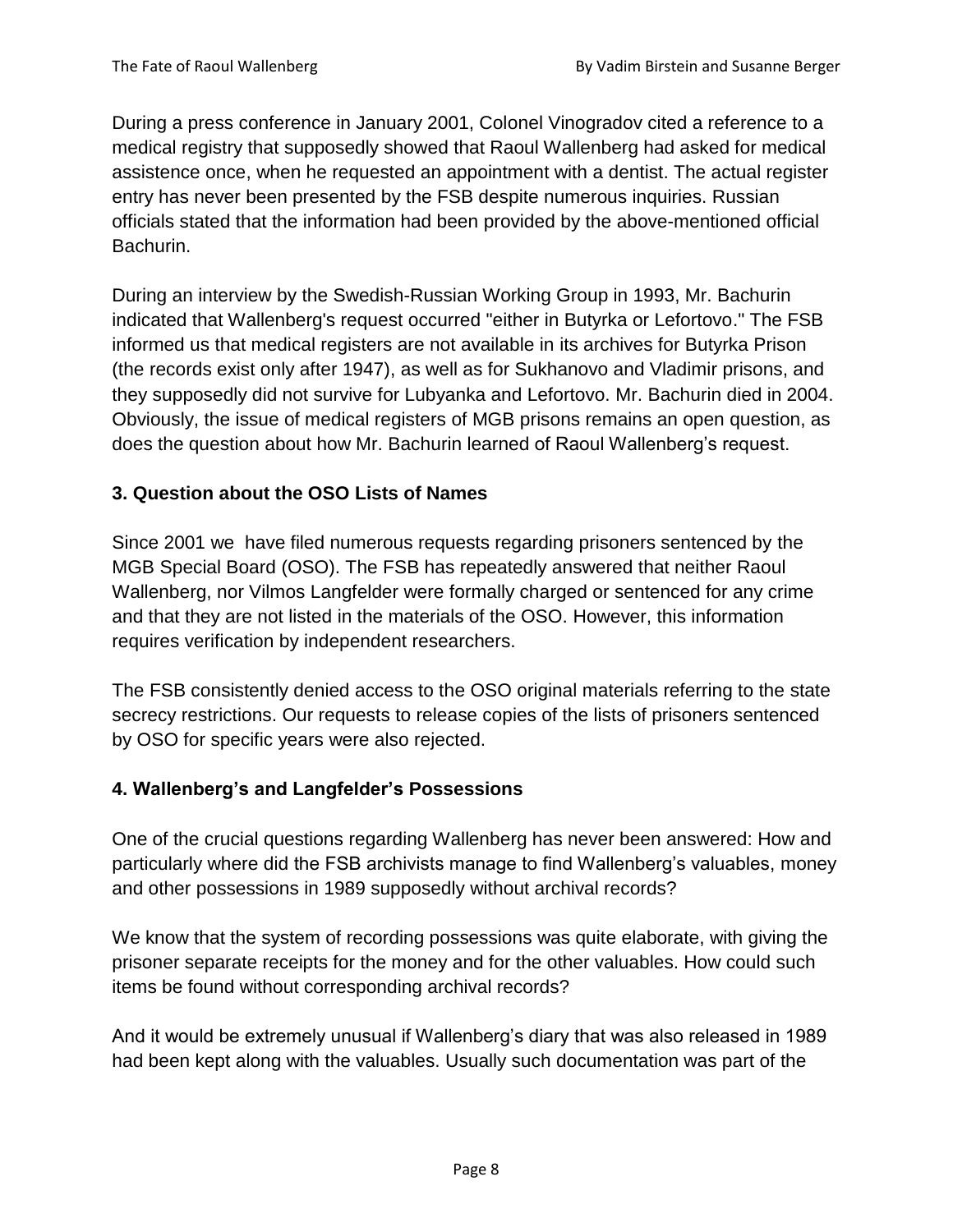materials in the Investigation File. Therefore, the origin of this diary also remains a mystery.

The same question applies to a copy of a receipt for and a list of Langlelder's possessions, as well as a list of Katona's possessions. The FSB archivists have never clearly explained what type of file these copies of these documents came from (they have almost sequential page numbers, 151 for Katona and 154-155 for Langfelder) and why there was no similar documents for Wallenberg. Possibly, it would become more clear if the FSB showed independent researchers the original file with Langfelder and Katona's receipts.

## **5. The Smoltsov Report**

The FSB Archive has never answered the question that is pending for 55 years: From what exact archival file did the so-called Smoltsov Report addressed to the MGB Minister Abakumov originate? This report stated that Wallenberg had died of "a heart attack" on July 17, 1947. The report was cited in the Soviet diplomatic memorandum, presented by USSR Deputy Foreign Minister Gromyko in February 1957. In the 1990s, the original document, kept outside of its original file, was inspected by the Russian and Swedish criminology experts, as well as archivists of the Moscow Memorial Society, and all of them concluded that the document is authentic.

Currently, after the FSB archivists stated that "Prisoner No. 7" was, most probably, Wallenberg, who was interrogated five days after the date of his death in Smoltsov's Report, it is hard to overestimate the necessity of information about the original file of Smoltsov's Report and the precise time of its finding.

The records regarding the employment of A. L. Smoltsov, head of the Medical Department of Lubyanka Prison, during the crucial summer of 1947, when he was, in fact, on medical leave from his post in prison, are of particular interest. This information has been requested by various researchers on numerous occasions, but there is not still answer to these inquiries.

#### **6. The File of Willy Rödel**

For many years we repeatedly asked the FSB Central Archive about the file of Wallenberg's longtime cellmate, Willy Rödel:

1) To show us the original collection/file from which the few documents about Rödel that had been previously released supposedly originate. Russian officials indicated that this documentation is kept in a so-called "operative correspondence file" (PF-9653) that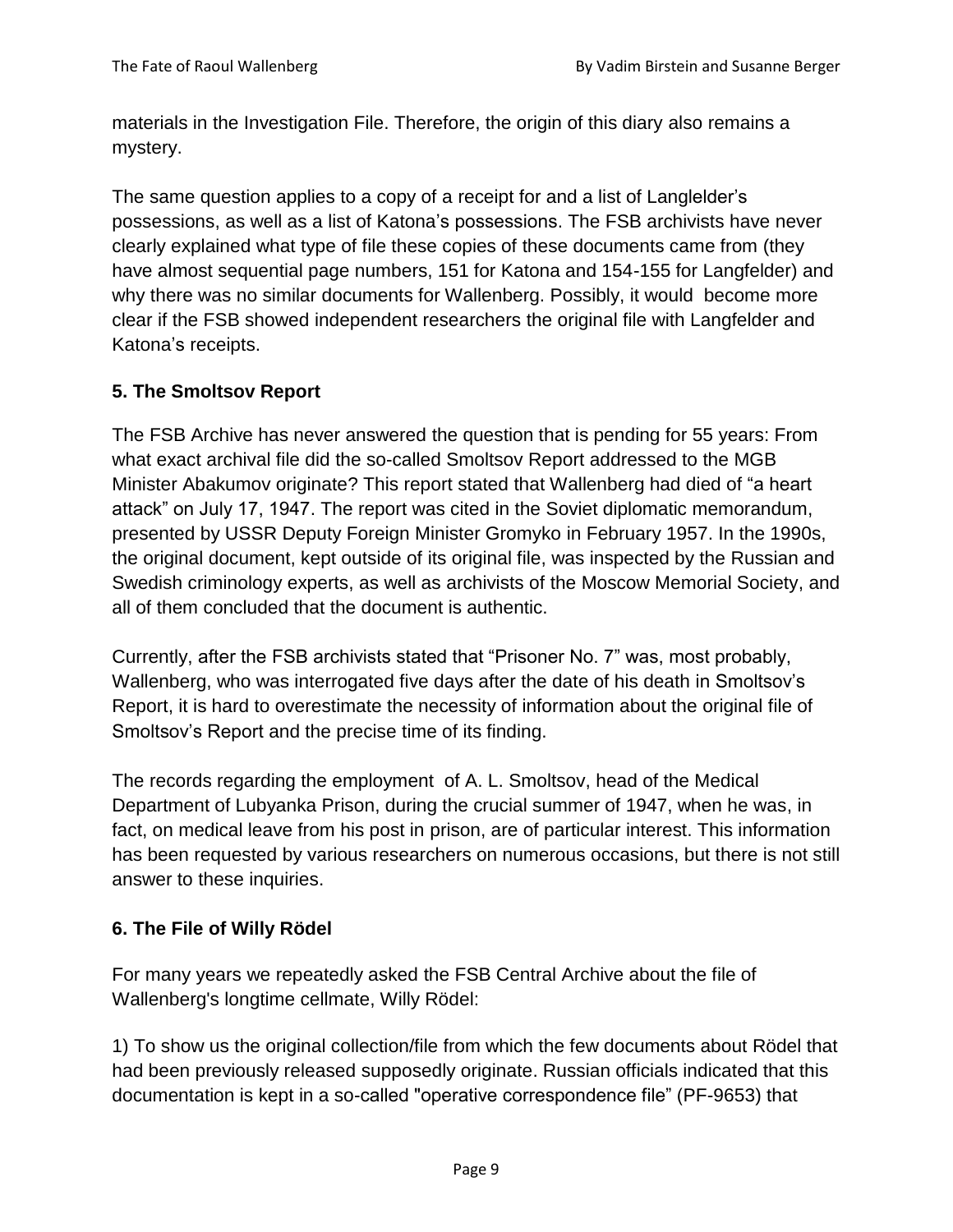contains correspondence between prison officials and security organs about imprisoned foreign diplomats, The FSB would not allow us to inspect the material.

2) The FSB did allow us to inspect a few pages that were released to the Swedish side of the Working Group (medical documents regarding Rödel's death) as copies without page numbers. The archivists finally informed us about the page numbers, but never allowed us to inspect the originals.

FSB archivists claimed for years that the this file contained no further information about Rödel than that which had been previously released and that none of Rödel's interrogation documents could be located.

In November 2009 the FSB officials suddenly informed us that, in fact, some of Rödel's interrogations existed. Two of Roedel's statements to his interrogators were published in Russian in 2011 in the book *Secrets of the Third Reich Diplomacy: German Diplomats, Leaders of Foreign Military Missions, Military Policemen and Police Attaches in Soviet Captivity. Documents from Investigation Files. 1944-1955, edited by Vasilii* Khristoforov, head of the FSB Directorate for Registration and Archival Collections (Moscow: Demokratiya Publ.) This seems to indicate that large parts of Willy Rödel's file have indeed survived. This raises the important question whether similar documents have been preserved for other prisoners closely connected to the Wallenberg case, including Wallenberg himself.

Rödel's file is especially significant because, as Nikita Petrov of Moscow Memorial has discovered, it belongs to a group of files of the liquidated (secretly executed) persons [Nikita Petrov, *Pervyi predsedatel' KGB Ivan Serov* (Moscow: Materik, 2005), p. 158]. According to Colonel Vinogradov, the same collection contains materials of the case of former Hungarian Prime Minister Istvan Bethlen who died in the Butyrka Prison Hospital in 1946.

It is worth noting that the last page number in Rödel's file is written on an envelope that contains, among other things, his prisoner card and diplomatic passport. This fact raises the question whether Raoul Wallenberg's prisoner card and diplomatic passport were located in a similar collection of documents.

Rödel's documents should be made available for review for a simple reason that a longtime Wallenbergs's cellmate was executed on October 15, 1947, a few months after Wallenberg's disappearance after July 23, 1947. The documentation could provide important clues about how sensitive cases like his and that of Raoul Wallenberg were handled by the Soviet security apparatus at the time.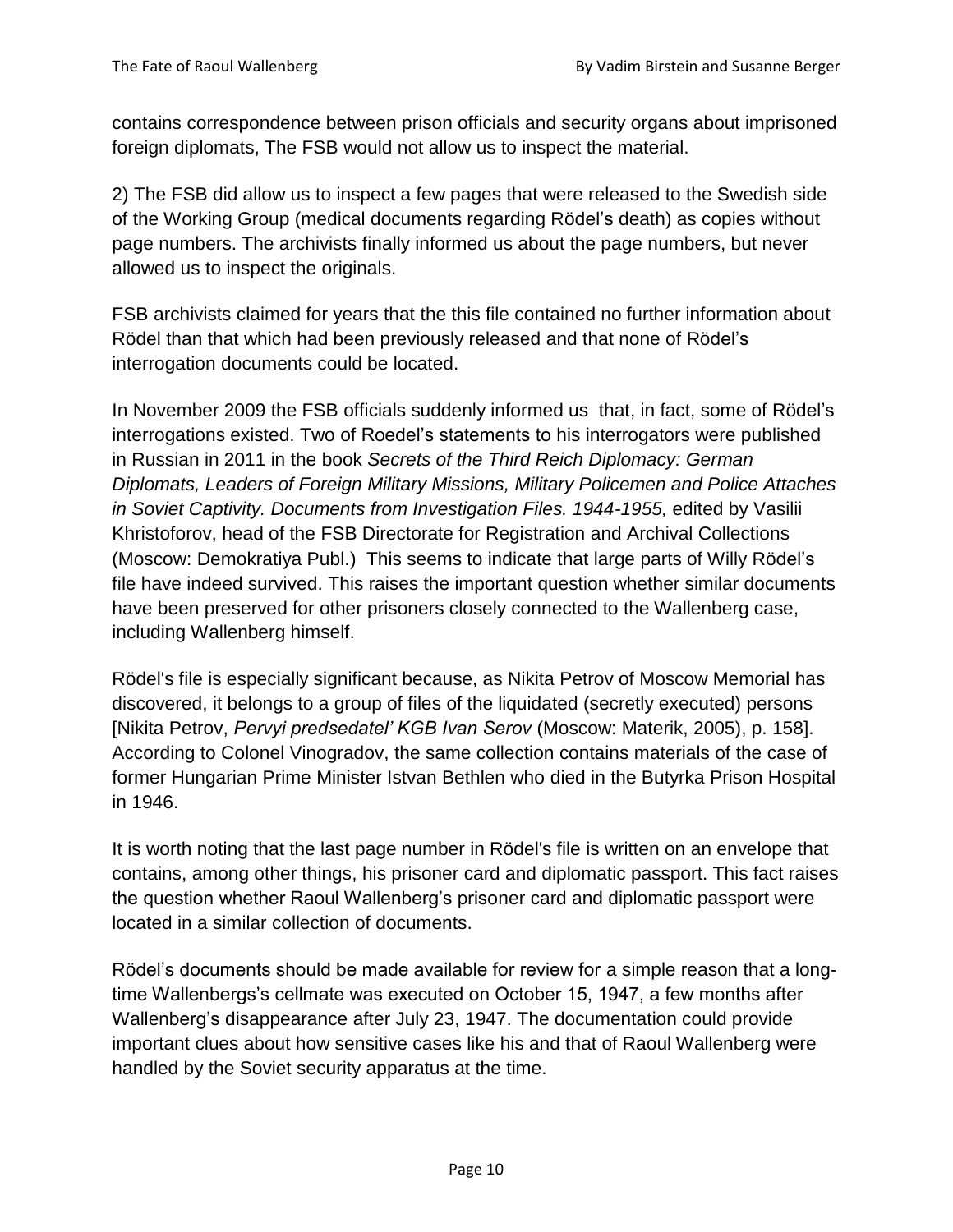In May 2012, the FSB informed us that in May/June 2012 it will publish a compilation of documents entitled *SA Oberfuhrer Willy Roedel: Documents from the FSB Archives of Russia*, edited by Vasilii Khristoforov. From the FSB phrasing it is unclear if all Rödel's archival documents will be included in this publication.

A review conducted in 1993 of a two-volume report of a special Commission headed by Nikolai Arzhannikov – who was deputy chair of the Committee of Human Rights at the Supreme Council of the Russian Federation – showed that Rödel's file apparently included an important document in the Wallenberg case, a copy of the Vyshinsky Note dated August 18, 1947. This note stated that "Wallenberg is not in the Soviet Union and he is not known to us. It remains only to assume that Wallenberg was killed or captured by Hungarian Nazis."

Today the FSB claims that the file PF-9653 (which contains Rödel's file) does not include such a copy of the Vyshinsky Note. However, the review in 1993 suggests that this particular copy originated from Rödel's file. It carries Abakumov's handwritten instruction "Comrade Kartashov should be acquainted with this." Sergei Kartashov headed the MGB investigation department that held both Wallenberg and Rödel.

The placement of a copy of the Vyshinsky Note (only 14 copies were typed originally for the highest Soviet leaders) in Rödel's file in August 1947 would underscore the close link between his and Wallenberg's case. Unfortunately, Arzhannikov's collection of documents is currently unavailable to independent researchers for a review.

#### **7. Archival-Investigation Files and Operational Materials**

Clearly, without examining the Archival-Investigation files of such prisoners as Hermann Grossheim-Krysko (Tomsen), who worked at the Swedish Legation in Budapest in 1944 and who was interrogated about Wallenberg many times, of the cell mates of Wallenberg and Langfelder like Gustav Richter, Horst Kitschmann and Franz Rudolf Gfrorener, as well as known cell spies as Hans Loyda, Erhard Hille, and Walter Schlitter-Scheuer (Schlueter), the study of the Wallenberg case cannot be considered complete.

However, the FSB Archives have so far not allowed independent researchers to study these files. Although we have a notarized permission from Willy Rödel's son to study all archival materials of his father on his behalf, the FSB refused to grant us access to these documents. It should be possible to arrive at some kind of arrangement to ensure that researchers can review operational files of prisoners placed with Wallenberg and Langfelder that might contain highly relevant information.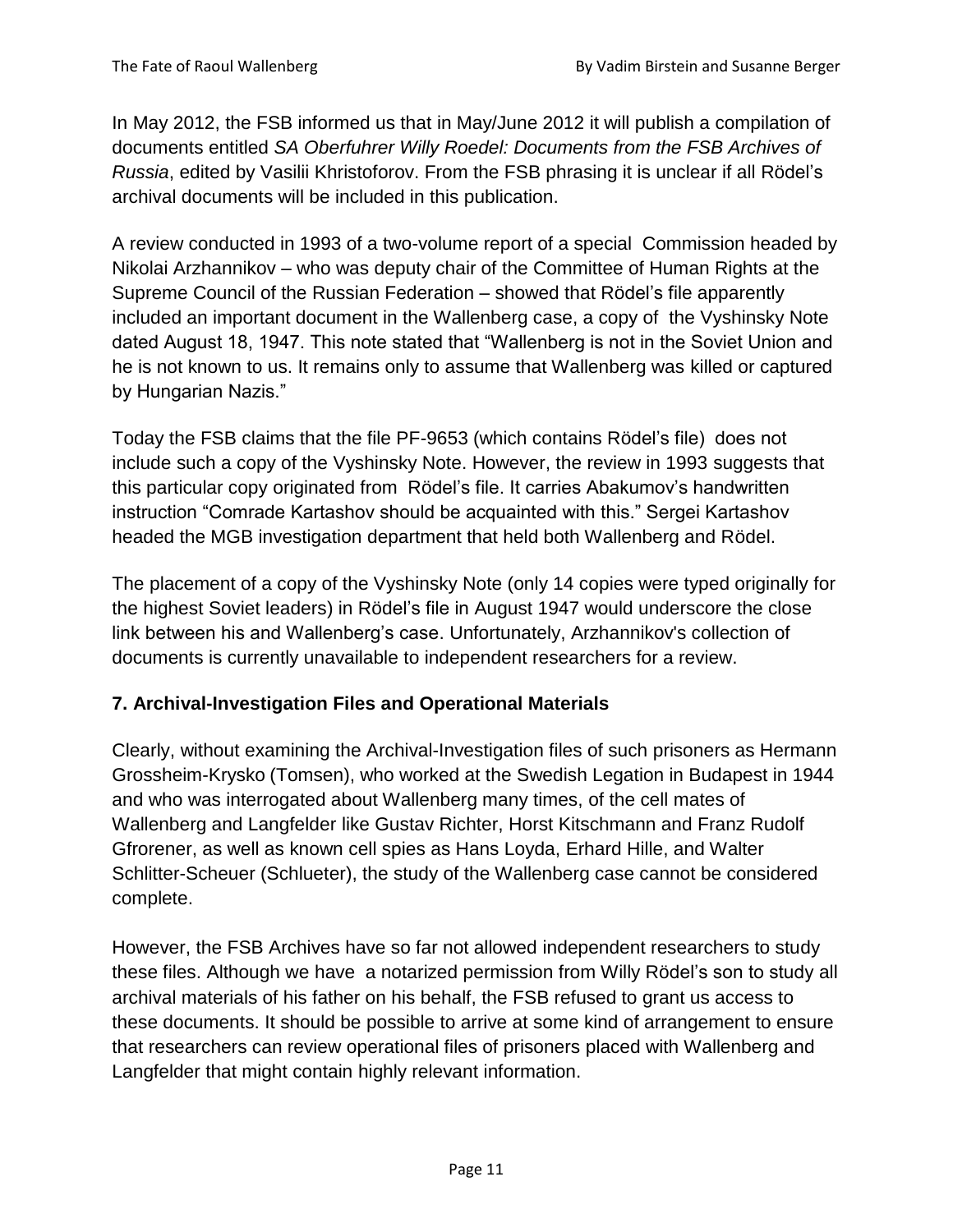#### **8. Transcripts of Interrogations or Debriefings of Wallenberg's Colleagues**

It is known that from January to April 1945, members of the Swedish Legation, including Envoy Ivan Danielsson, were detained by SMERSH separately from Raoul Wallenberg. Later they were sent to Sweden via Moscow. So far, the FSB Archive released only one censored (without one page) transcript of a debriefing of this group of diplomats (a report by Mukhortov, deputy head of the SMERSH Directorate of the  $2^{nd}$  Ukrainian Front). These materials should also include Danielsson's discussions in March 1945 with Soviet General Pavlov's headquarters which specifically dealt with the work of the Swedish Legation, Budapest. It is important to determine what exactly Danielsson and the other Swedish representative told Soviet officials not only about the Legation's actions but also about the work of Raoul Wallenberg.

We asked the FSB to release the missing page of Mukhortov's report and to continue the search for other documents of these debriefings, and we are waiting for their results. Since there was also correspondence between SMERSH and NKID about these detainees, additional inquires will be made in the Archives of Foreign Policy (MID's archive).

# **9. Materials of the MGB Department "A" (registration and archive) and Prison Department**

1) The report of the Russian part of the Working Group states: "As the later [archival] studies showed, the MGB Department "A", responsible for the registration of the arrestees, in response to inquiries from operational MGB departments provided them with information that the diplomat [Wallenberg] was kept in custody of military counterintelligence 'Smersh.'" Such notes of the MGB Department "A" have never been released.

2) If Wallenberg, Langfelder and/or Katona survived after July 1947 and were possibly convicted and sent to a prison or a labor camp, there should be two types of archival records:

a) Records in the Prison Department about issuing a "Naryad" (an order) for each of these prisoners for sending them to a particular prison or a labor camp;

b) Records in the same department about receiving a special registration card of the "Form 1" for each of these prisoners after they had reached the destination of their imprisonment.

The FSB Archive has never stated that it specifically checked these two types of records for the period from the end of July 1947 (after the July 23,1947 interrogation)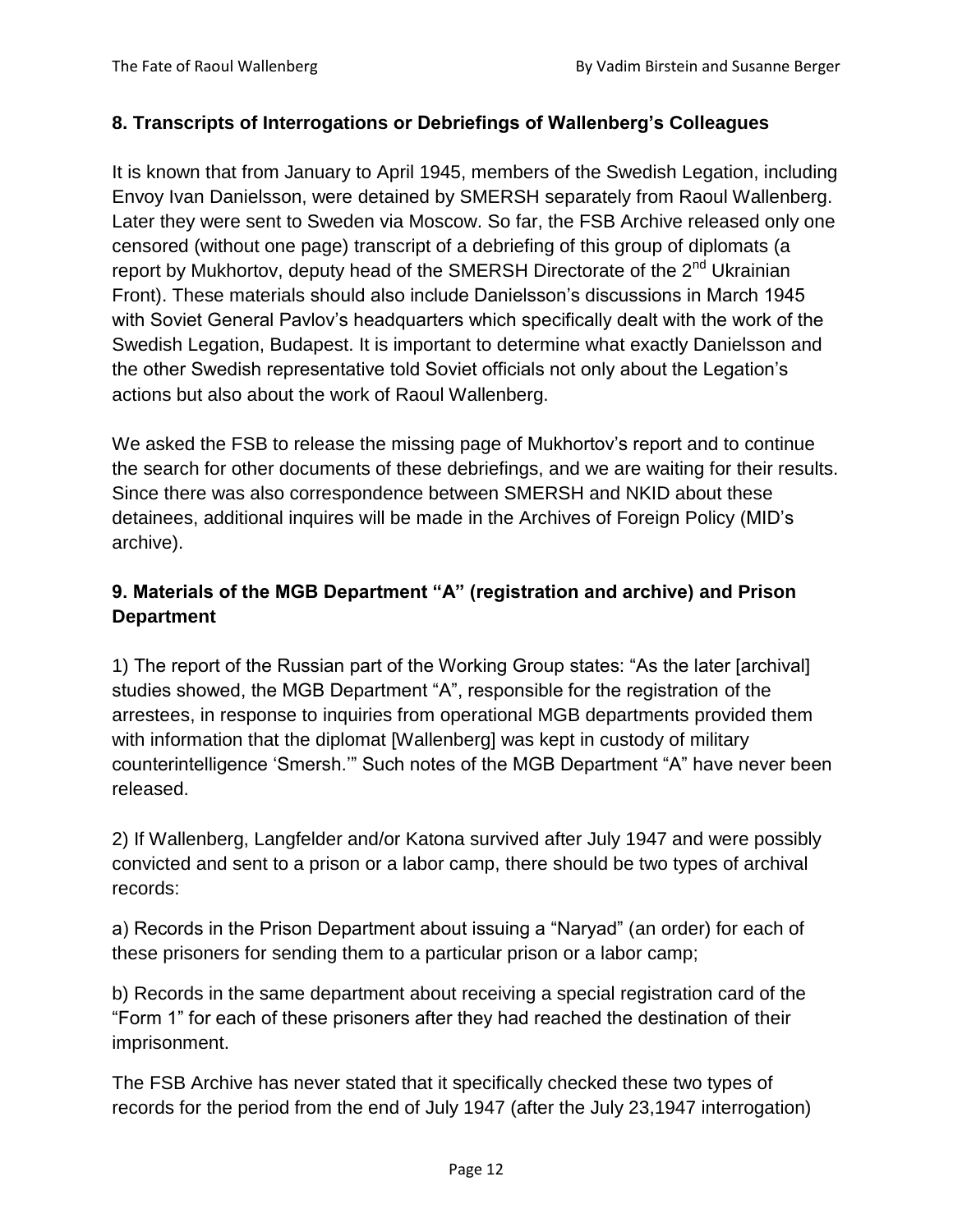until mid-1951, when former cell mates of Wallenberg and Langfelder had been sentenced and sent to Vladimir Prison.

3) Apparently, documentation in the Department "A" or Prison Department should also specify if prisoners under discussion were at that time registered under their own names or if they were assigned a number or, possibly, an alias name.

4) It also needs to be established if the MGB Prison Department received regular reports from the heads of MGB prisons with detailed information about the prisoner population for specific years, including a statistical breakdown of prisoners by nationality. Such statistics would provide important information about the presence of Swedish prisoners in specific prisons in specific years.

The question of what happened to Raoul Wallenberg remains currently unsolved. He may well have been murdered in July 1947 or shortly afterwards. However, there is still a possibility that he could have remained under investigation for some time in MGB investigation prisons in Moscow. It is also possible that Wallenberg was eventually sentenced and sent away from Moscow. With a free access to Moscow prison registers of arrivals and departures of prisoners and materials of the MGB Prison and "A" departments all these questions would have been solved long time ago.

An unanwered question about the procedure of numbering particular prisoners in Vladimir Prison from 1947 to 1952 is pending from 1990, when members of the first International Wallenberg Commission discovered prisoner cards with numbers at the archive of this prison. Additionally, important questions remain about at least one unkown Swedish prisoner in Vladimir Prison after July 1947, whom Russian authorities have so far failed to identify.

#### **II. SVR Archives**

Since 2001 we have repeatedly requested partial access to the following files:

1) Reports and other communications from the *rezidentura* at the Soviet Embassy, Stockholm, regarding Raoul Wallenberg, including his early contacts with prominent political figures, such as the Hungarian Minister in Stockholm, Dr. Antal Ullein-Reviczky, his appointment to the Swedish Legation, Budapest in 1944 and his disappearance. Such records would provide important information about what exactly Soviet authorities knew about Raoul Wallenberg and how they assessed his contacts.

2) Intelligence reports from Hungary 1944-1945. These records remain essentially entirely off limits. Colonel Igor Prelin, at the time head of the KGB press service, stated on numerous occasions that the Soviet Security Services had important foreign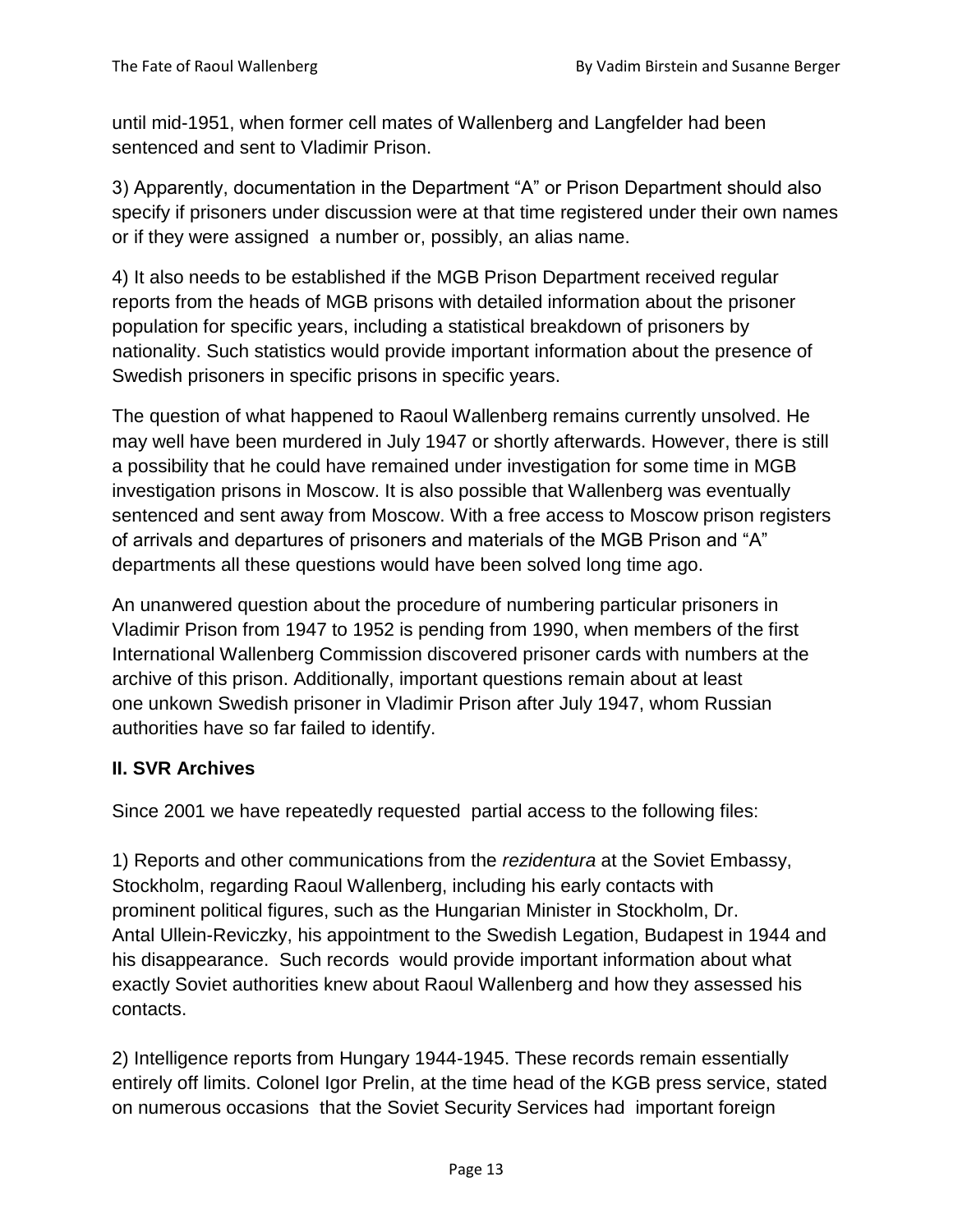intelligence sources in Hungary. This material has been repeatedly requested. In 2007, we filed a detailed request concerning reports by Soviet field agents about the activities of Raoul Wallenberg and the Swedish Legation, including interviews conducted with Raoul Wallenberg's diplomatic colleagues in March 1945 (as mentioned above). We also requested specific information about the activities of the Hungarian resistance movement with whom both Wallenberg and his Swedish colleagues maintained close contact. The access was denied because this documentation remains classified.

3) Operational and/or Personal File of Mikhail Kutuzov-Tolstoy (for information regarding Raoul Wallenberg and his work at the Swedish Legation, Budapest, in 1944). The SVR replies varied from that his file is not located in Moscow to that it cannot be reviewed due to national security concerns. Similar answers were received from FSB archivists. However, former head of the Special (now Military) Archive in Moscow, Anatolii Prokopenko, claims that he has seen Kutusov-Tolstoy's file in 1991 in a KGB archive outside of Moscow. The problem remains currently unresolved.

4) Records concerning the Wallenberg Family and Raoul Wallenberg

The access to Soviet intelligence reports concerning members of the Wallenberg Family (especially bankers Jacob and Marcus Wallenberg), as well as Raoul Wallenberg, have been consistently denied since 2001, even though it has been established that there exists such a collection. This documentation could provide important leads to understand why Stalin decided to arrest Raoul Wallenberg, as well as offer clues about how the case information was handled in the Soviet bureaucracy.

The fact that Boris Rybkin, foreign intelligence *rezident* at the Soviet Legation in Stockholm of the time was in charge of paying the Wallenberg's Enskilda Bank in 1943 with platinum for ball bearing shipments to the Soviet Union is described in open memoirs; the American Allies even offered to transport the ball bearings from Sweden to the Soviet Union. Most probably, Rybkin's subordinate Igor Spichkin, also a NKVD/NKGB officer, was involved in the ball bearing payment. All these activities must have been reflected in reports to Moscow which currently should be kept in the SVR Archive.

In 2007, we additionally asked for information regarding Jacob Wallenberg's approach to the Soviet government through intermediaries in Czechoslovakia in 1954, regarding Raoul Wallenberg. SVR's reply stated that no information about this initiative is available.

5) As historian Craig McKay has pointed out, in her memoirs Nina Langlet claims that in 1945 the same NKGB officer Igor Spichkin was a member of the Soviet part of the Allied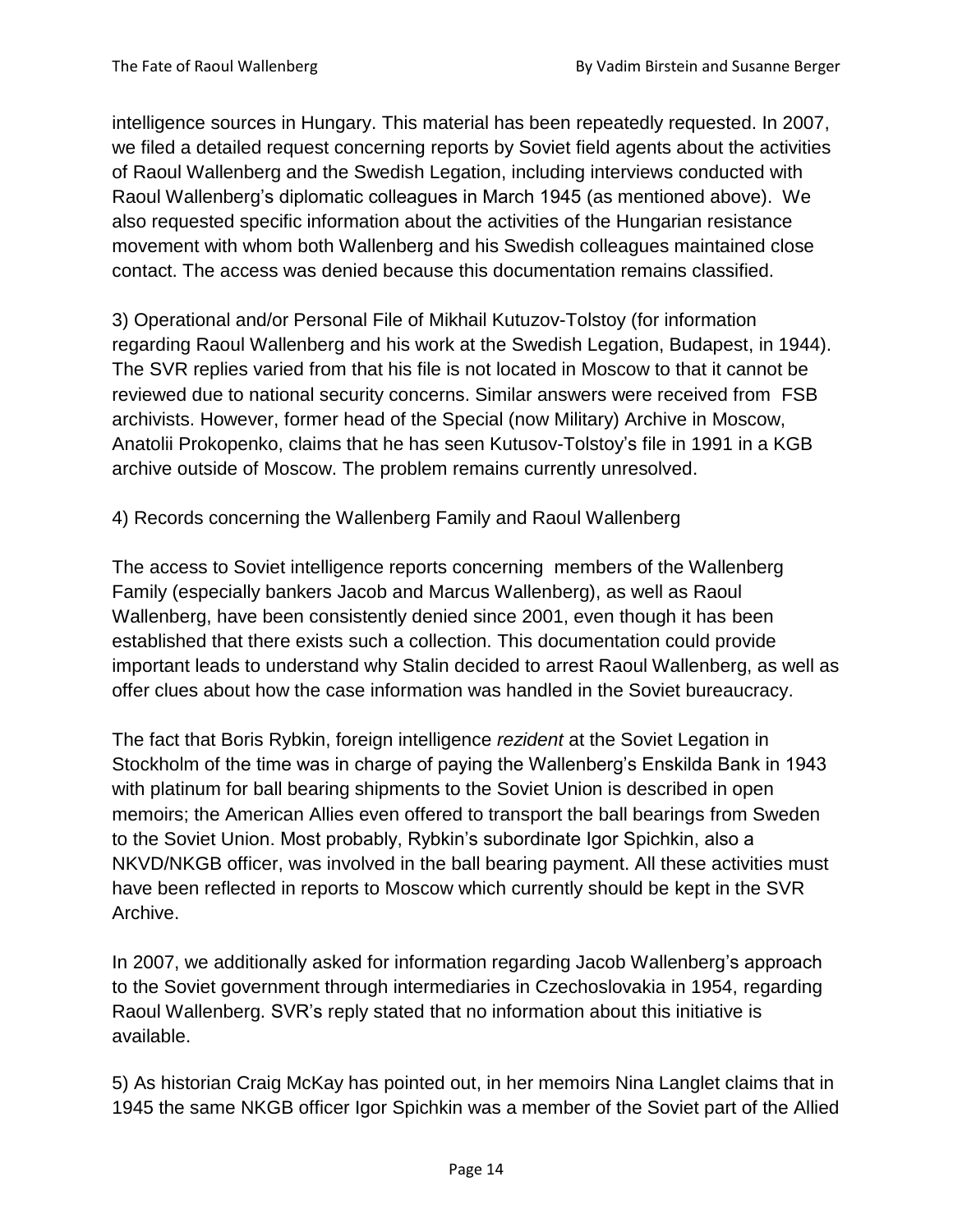Control Commission in Budapest and that he signed the document "announcing the departure of Swedish diplomatic personnel" in March 1945. Previously, in 1944, Nina Langlet, along with her husband Voldemar, was involved in saving Jews in Budapest under the protection of the Swedish Red Cross. This claim and Spichkin's supposed official function in Budapest after in 1945 needs to be clarified as well.

6) Our request to inspect the materials regarding contacts between the Soviet diplomat and foreign intelligence officer Pavel Erzin and the Finnish diplomat Åke Frey in 1955- 1957 was denied. These discussions, conducted during the months before the release of the so-called Gromyko Memorandum in February 1957, unofficially confirmed for the first time that Wallenberg was in fact held prisoner in the Soviet Union. It is doubtful that the SVR archive does not have detailed records about these contacts since the discussions involved the highest level of Soviet decision makers, including the Soviet Ambassador to Turkey in 1956 and Secretary General of the Russian Foreign Ministry, Boris Podtserob.

## **III. Archives to Be Inquired About Specific Issues**

## **1. Military Archives, the** *Razvedupr* **(RU, field military intelligence) information**

It is known that in 1944 the *Razvedupr* had a net of agents in Hungary and this organization participated in bringing Hungarian delegations for peace negotiations to Moscow and in the negotiations itself. After Wallenberg had been detained at the headquarters of the 2<sup>nd</sup> Ukrainian Front, most probably he was debriefed not only by SMERSH (which is known), but also by military intelligence officers. There is a possibility that transcripts of these interrogations might provide some light on Wallenberg's detention and the arrest that followed. This information has never been requested or offered for review.

# **2. Archive of the Political Directorate of the Red Army (apparently, also Military Archive)**

Among the documents the FSB released in 1991, there is a report of the head of the Political Department the 151<sup>st</sup> Division, Dmitrienko, to the Head of the Political Department of the  $7<sup>th</sup>$  Army, on the detention of Wallenberg and Langfelder in the house No. 16 on the Benczur Street, dated January 14, 1945. This line of command was not pursued by the Swedish-Russian Working Group, only inquiries about Dmitrienko were made.

In the meantime, it is known that in the case of the above-mentioned Count Istvan Bethlen, who was detained approximately at the same time as Wallenberg,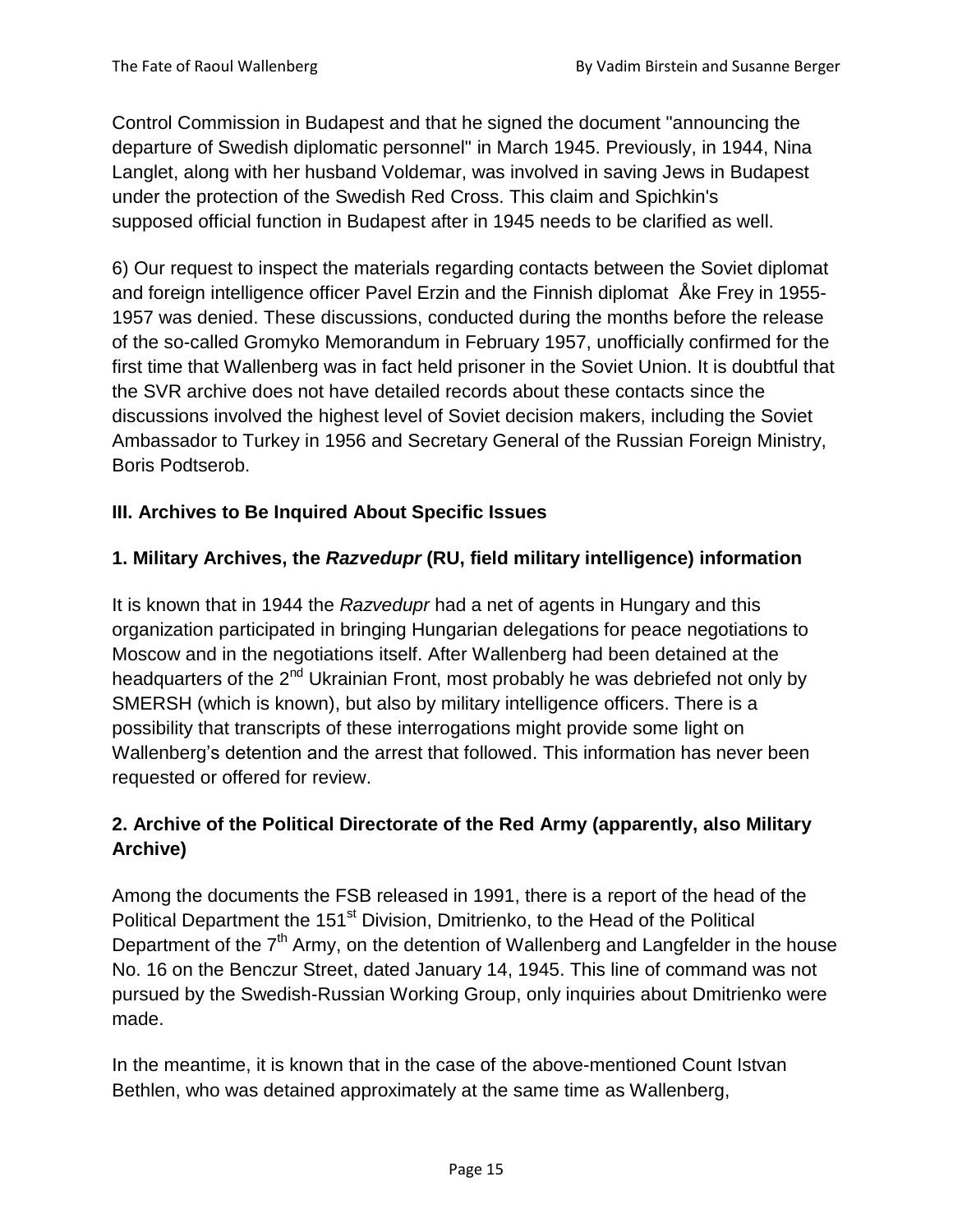interrogations by political officers were intense and there were detailed correspondence of field units with Moscow headquarters. This line is important because the Political Directorate was, in fact, not a part of the military command, but part of the Central Committee, and its head, Aleksandr Shcherbakov, was not only a Politburo candidate member, but also a deputy Defense Commissar, i.e., Stalin's deputy. Obviously, the archive of the Political Directorate should be checked for reports and debriefings of Wallenberg and Langfelder while they were detained in the military headquarters of the 2<sup>nd</sup> Ukrainian Front.

In May 2012, the FSB stated that except Dmitrienko's report, "there is no additional documents in the FSB Central Archive of Russia on the detention of the Swedish diplomats and their interrogations, as well as interrogations of Wallenberg by the Political Directorate of the 2<sup>nd</sup> Ukrainian Front." Therefore, the future inquiries should be made in military archives.

# **3. Section of History of Foreign Trade of the Administration of the Ministry of Trade of the Russian Federation** (**Archive of the USSR Foreign Trade Ministry)**

1) Taking into consideration numerous deals of the Wallenberg bank with the Soviet Union during the war, especially the ball-bearing trade which was negotiated by and organized with the help of head of the Trade Department of the Soviet Legation in Stockholm Mikhail Nikitin, there should be numerous documentation about the Wallenberg bankers and the various trade deals in the archive of this ministry. Secret deals involving Wallenberg business and Nazi authorities may have also been conducted in Hungary from 1944-45. These issues may have a direct or indirect connection with Raoul Wallenberg's activities and possibly his fate. These documents have never been made available for review.

2) There is information that Raoul Wallenberg himself, as a representative of his company Mellaneuropeiska, was involved in negotiations with the Soviet Trade Delegation in Stockholm in 1944. In his last message to Wallenberg in December 1944, his business partner Koloman Lauer mentioned a plan that from Budapest Wallenberg could perhaps go to Moscow for business negotiations. All these actions should be documented in the correspondence between the Trade Department of the Soviet Legation in Stockholm with Moscow. Although this archive responded in 1999 that it "contains no information on the activities of the diplomat Raoul Wallenberg", this is not an answer to the activities of Wallenberg as a businessman. New inquiries regarding trade negotiations with Mellanoeuropeiska (including closely related firms) and Nikitn's files in particular should be made.

#### **IV. Presidential Archive**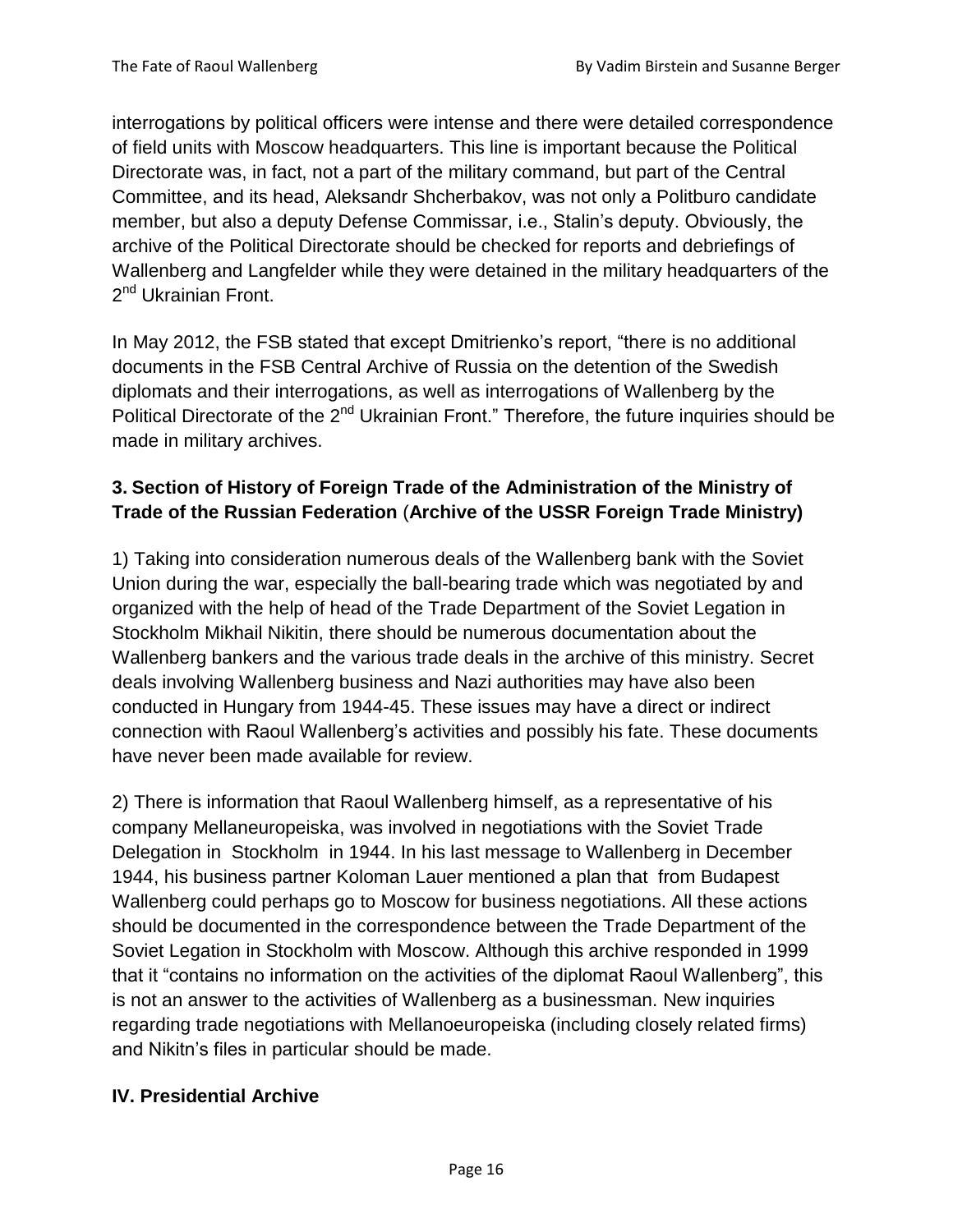Obviously, due to the importance of the case, the Presidential Archive might keep the key information about the case. The late General Dmitrii Volkogonov claimed that he had studied this archive, but it is unknown what materials and to what extent he was able to review. Since this archive is still inaccessible for independent researchers, it is impossible to verify if it has documents about the Wallenberg case. There are at least three issues that should be checked in this archive.

1) An analysis of the list of names of persons who attended the Politburo meeting in Stalin's office on August 9, 1947 shows that, most probably, the Vyshinsky Note (and, possibly, the whole Wallenberg case) was discussed at this meeting, when Abakumov was in Stalin's office from 23:00 to 23:30. Before him, Vyshinsky was in Stalin's office from 22:10-22:50. However, only on August 12 a Politburo decision regarding the MGB appeared in the Politburo records (P59/123). Additionally, copies of the final version of the Vyshinsky Note were sent to all attendees of this meeting, including Abakumov, plus Molotov and Mikoyan, who were absent at the meeting. Since such decisions were filed in the MGB Special Folder of the Politburo which is still classified, it is necessary to make an inquiry about these materials.

2) There is a direct evidence in MID's documents that Stalin's personal secretariat, called the Special Sector of the Central Committee, dealt with the Wallenberg case. On December 11, 1947, A. I. Kabashkin, head ot the 5<sup>th</sup> Section (letters) of the Special Sector sent a Swedish letter, addressed to Stalin, to MID for MID's comments (the socalled A. I. Plakhin's information on the Wallenberg Case, 1952; p. 10; at the time, Plakhin was acting head of the  $5<sup>th</sup>$  European Department of MID). Therefore, it is clear that at least the archive of the Special Sector should be checked for documents about Wallenberg.

3) Other MGB folders kept in the Presidential Archive, especially of the Soviet leaders involved in the case — Stalin, Molotov, Mikoyan, Beria — also need attention of researchers. They have never been declassified.

**V. Additional Issues That Also Need to Be Reviewed in Specific Archives**. Here are some examples:

1) Details of discussions between the Swedish physician Dr. Nanna Svartz and Soviet Academician Aleksandr Myasnikov from 1961 to1965, when Dr. Svartz understood Dr. Myasnikov to claim that Wallenberg was still alive. Myasnikov's personal papers were requested for review but the request was denied. The Myasnikov/Svartz contacts were discussed at the highest levels of the Soviet leadership, including the Presidium. Only very few documents have been released. Such a review could clarify if Soviet officials had precise information what transpired in the Myasnikov/Svartz conversation, if